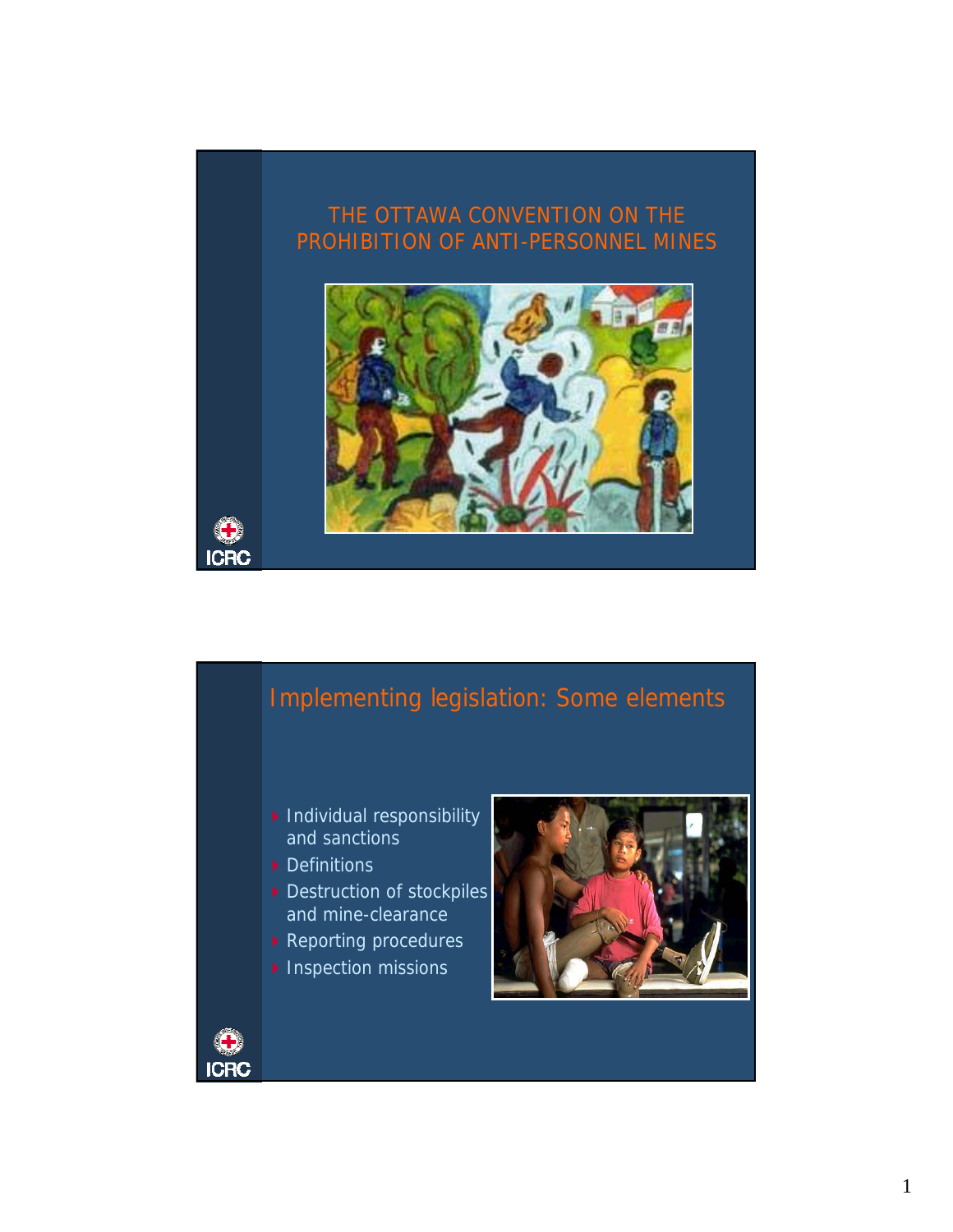## Ensure respect of the prohibitions: For each State party

"Each State Party shall take all appropriate legal, administrative and other measures, including the imposition of penal sanctions, to prevent and suppress any activity prohibited to a State Party under this Convention undertaken by persons or on territory under its jurisdiction or control."

(Article 9)

**ICRC** 



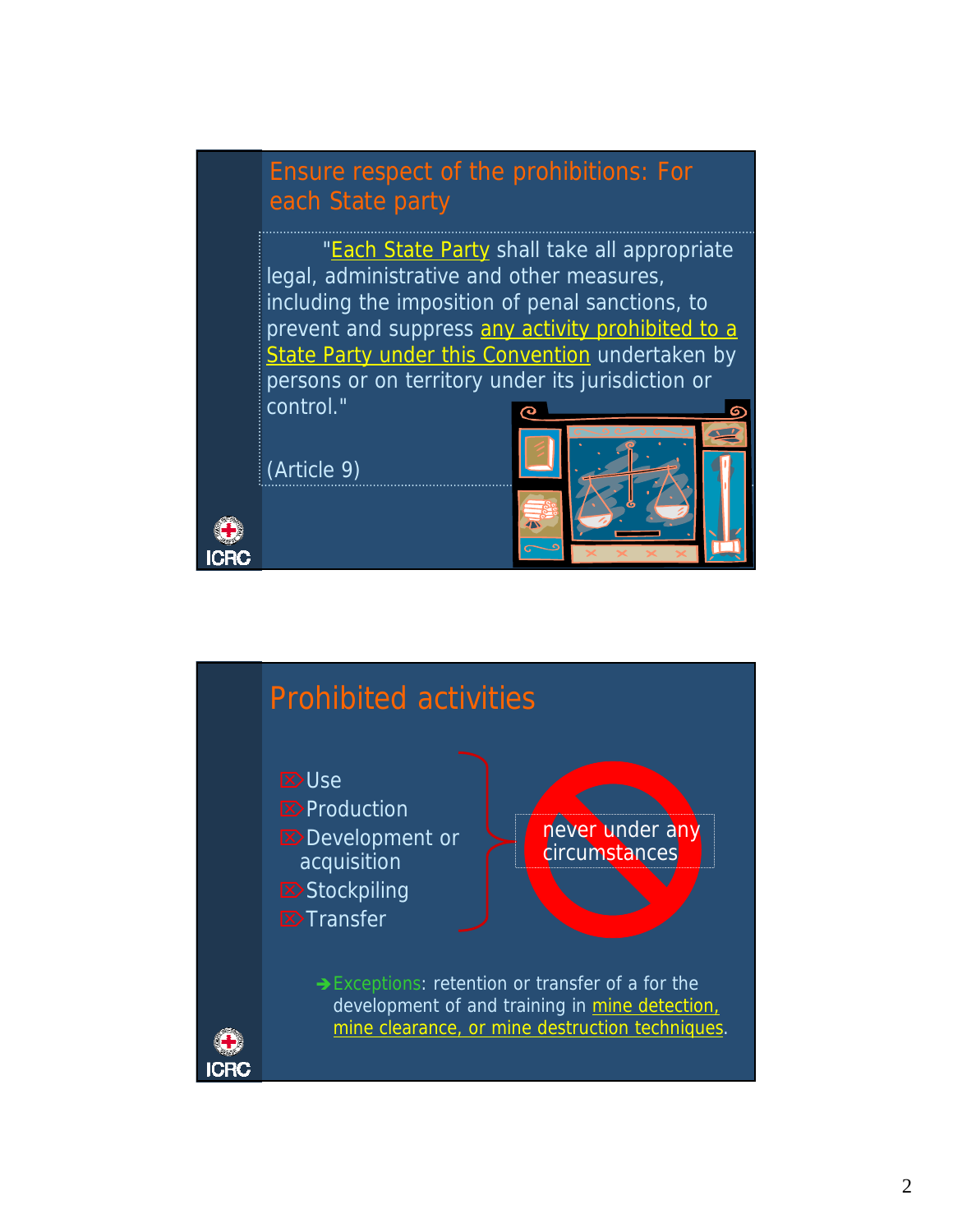## Ensure respect of the prohibitions: Penal sanctions

"Each State Party shall take all appropriate legal, administrative and other measures, including the imposition of penal sanctions, to prevent and suppress any activity prohibited to a State Party under this Convention undertaken by persons or on territory under its jurisdiction or control."

(Article 9)

**ICRC** 

**ICRC** 



# Penal sanctions



- 8Use **\*Production** 8Development **\*Stockpiling x**Transfer
- **\*Otherwise** acquire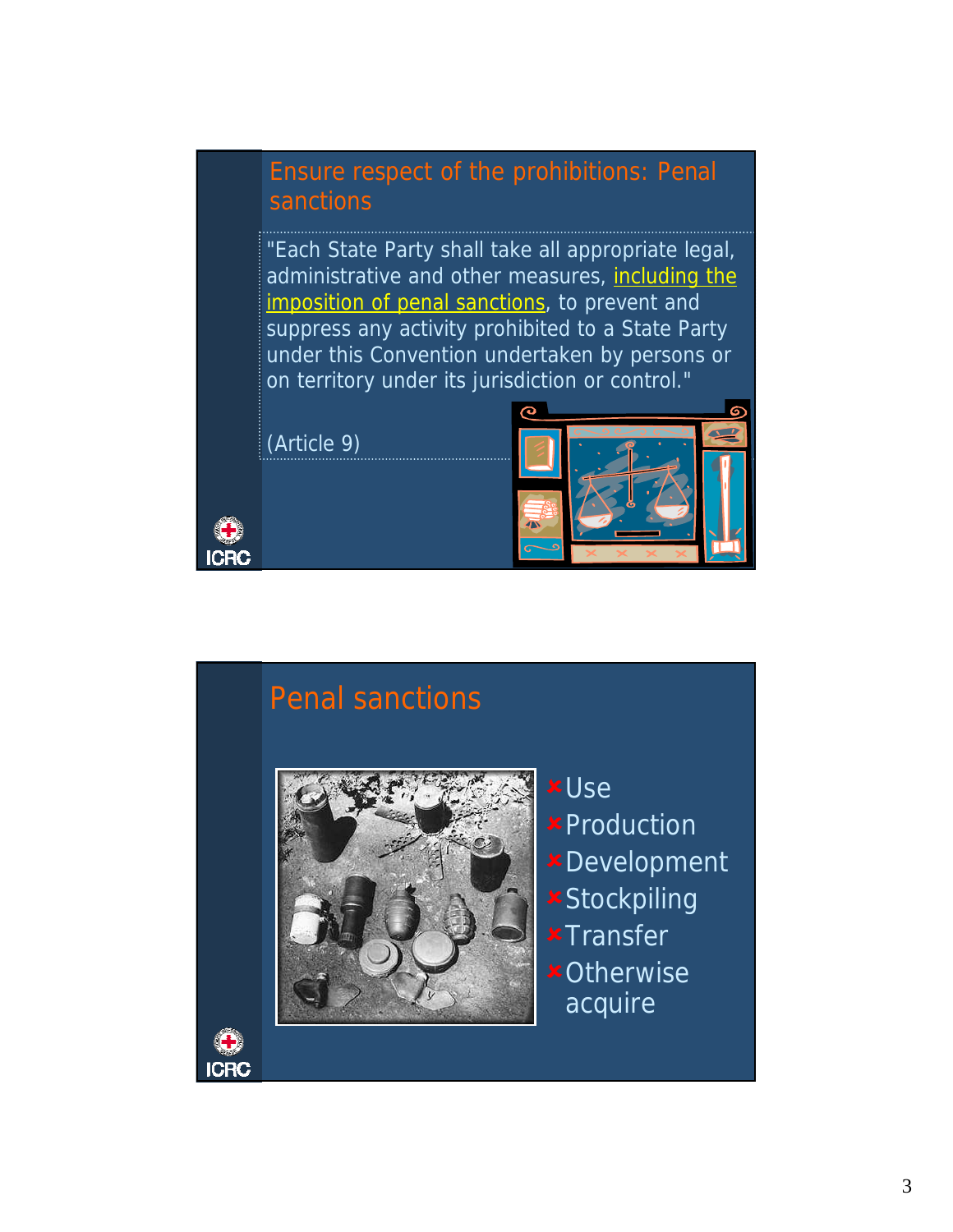

## Penal sanctions



- $\rightarrow$  all individuals (military and civilian) to be held accountable for violations of the **Convention**
- At all times: not only in times of armed conflicts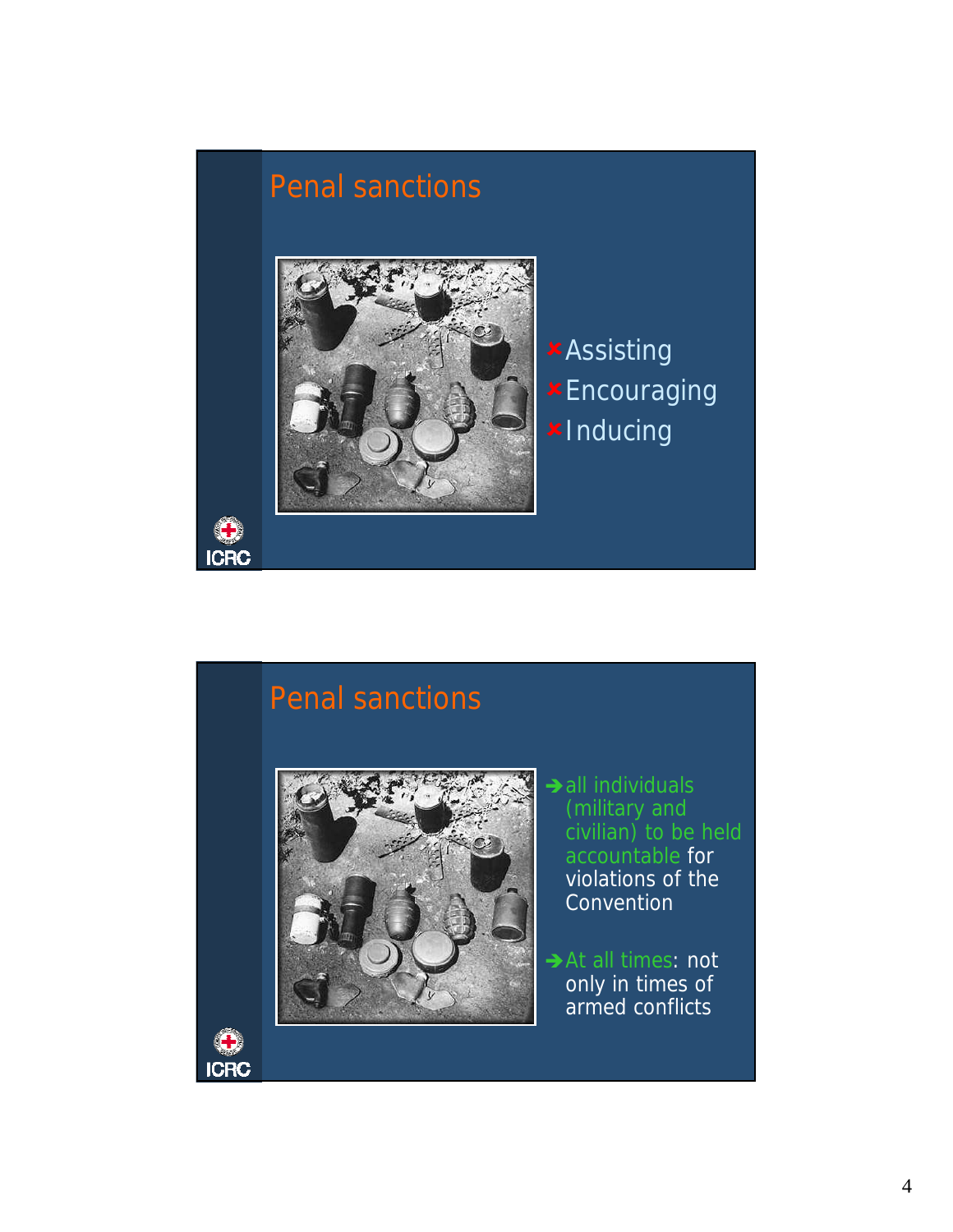## Applying consistent definitions: antipersonnel mines

" ... a mine designed to be exploded by the presence, proximity or contact of a person and that will incapacitate, injure or kill one or more persons."



(Article 2(1))

## Anti-handling devices

- ▶ The application of antihandling devices are authorised by the Convention as long as they can never detonate unless the manipulation is intentional and does not result from innocent or involuntary contact.
- ▶ Very sensitive antihandling devices attached to anti-tank mines which are able to be detonated due to the presence, proximity and / or contact with a person are forbidden.



**ICRC**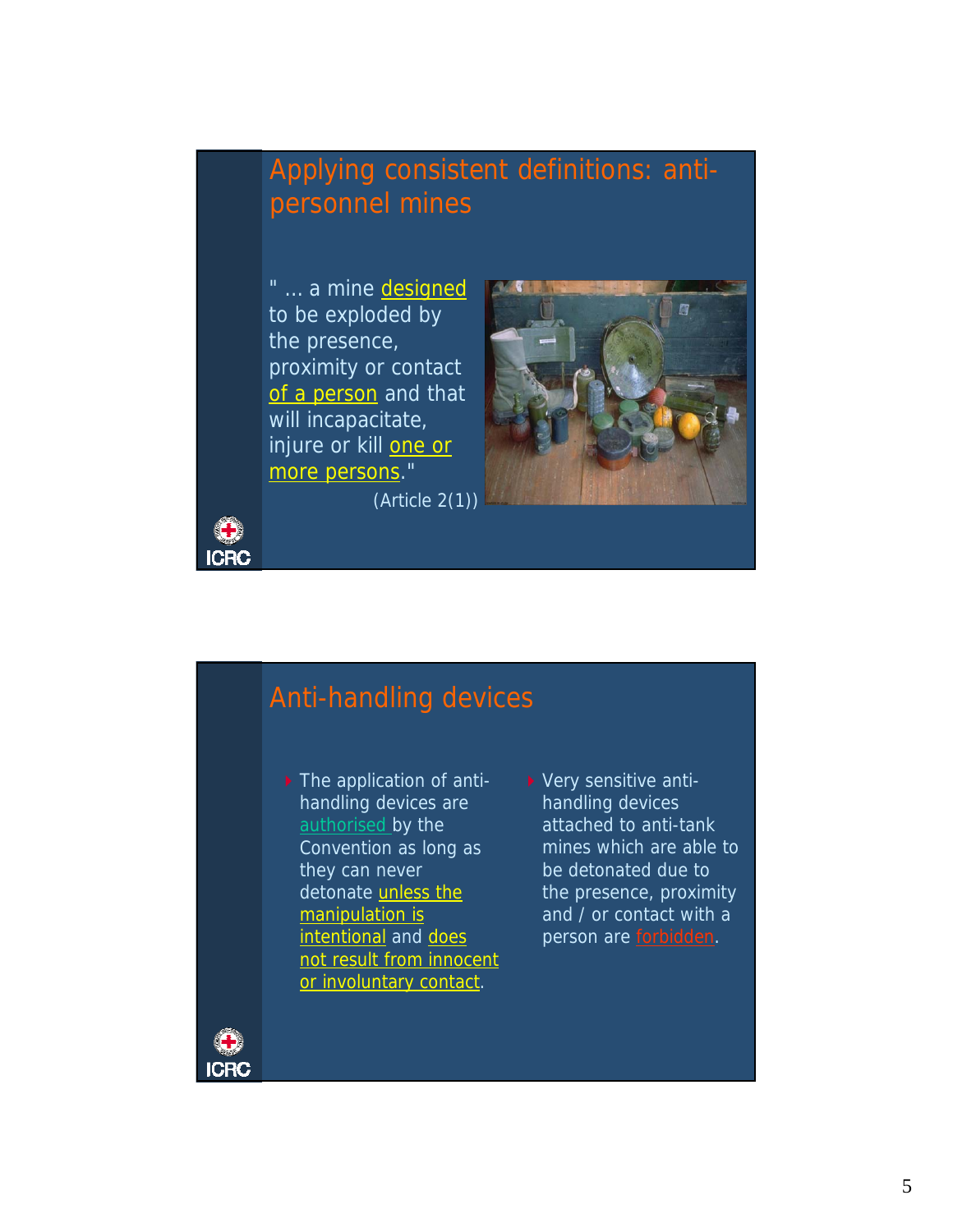### Ensure respect of the prohibitions: Jurisdiction

"Each State Party shall take all appropriate legal, administrative and other measures, including the imposition of penal sanctions, to prevent and suppress any activity prohibited to a State Party under this Convention undertaken by persons or on territory under its jurisdiction or control."

(Article 9)





**»** including assisting, encouraging others or inciting them to engage in prohibited activities

#### ▶ To consider

- **»** retention or transfer for the development of and training in mine detection, mine clearance, or mine destruction techniques
- **»** application to legal persons
- extraterritorial jurisdiction
- **p** proportionality of penalties
- **»** other penalties: confiscation of AP mines or other prohibited objects, used to commit another crime



CRC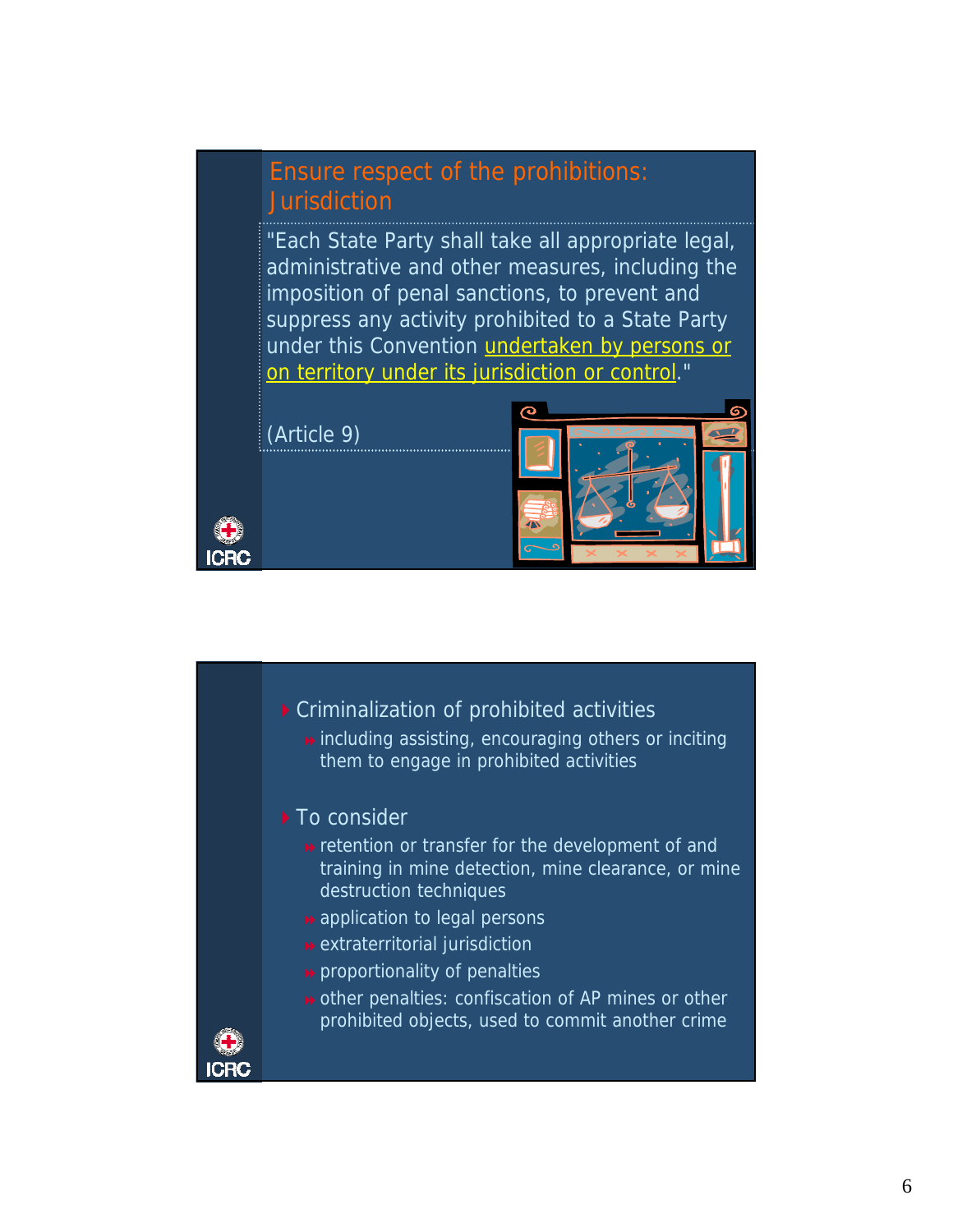## Destruction of stockpiles

- All mine stocks to be destroyed as soon as possible  $(\Rightarrow$  4 years).
- Right of entry into buildings and to take mines, and to authorise the collection and the transfer of AP mines in order to destroy them.
- Determination of stocks retained for training.



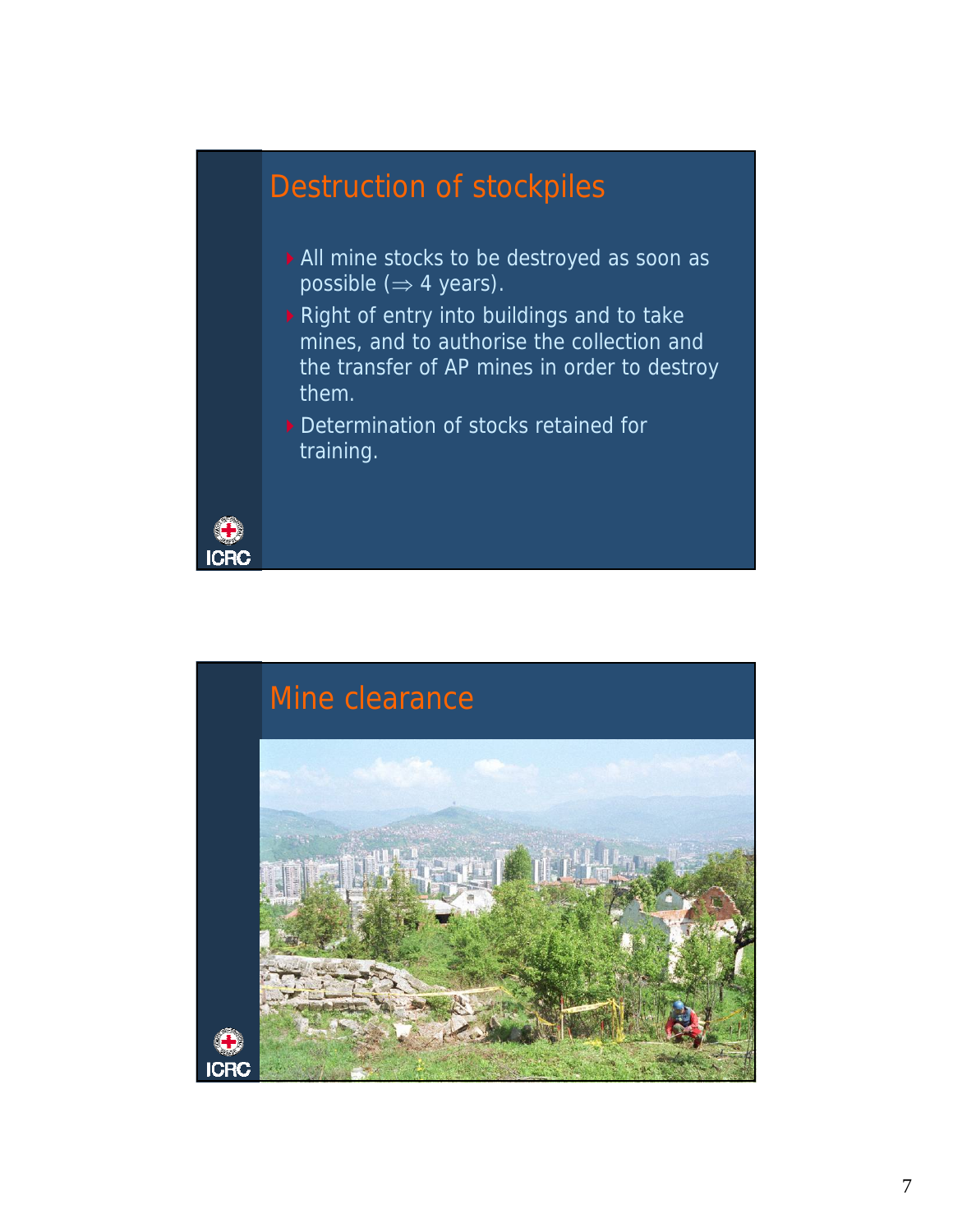

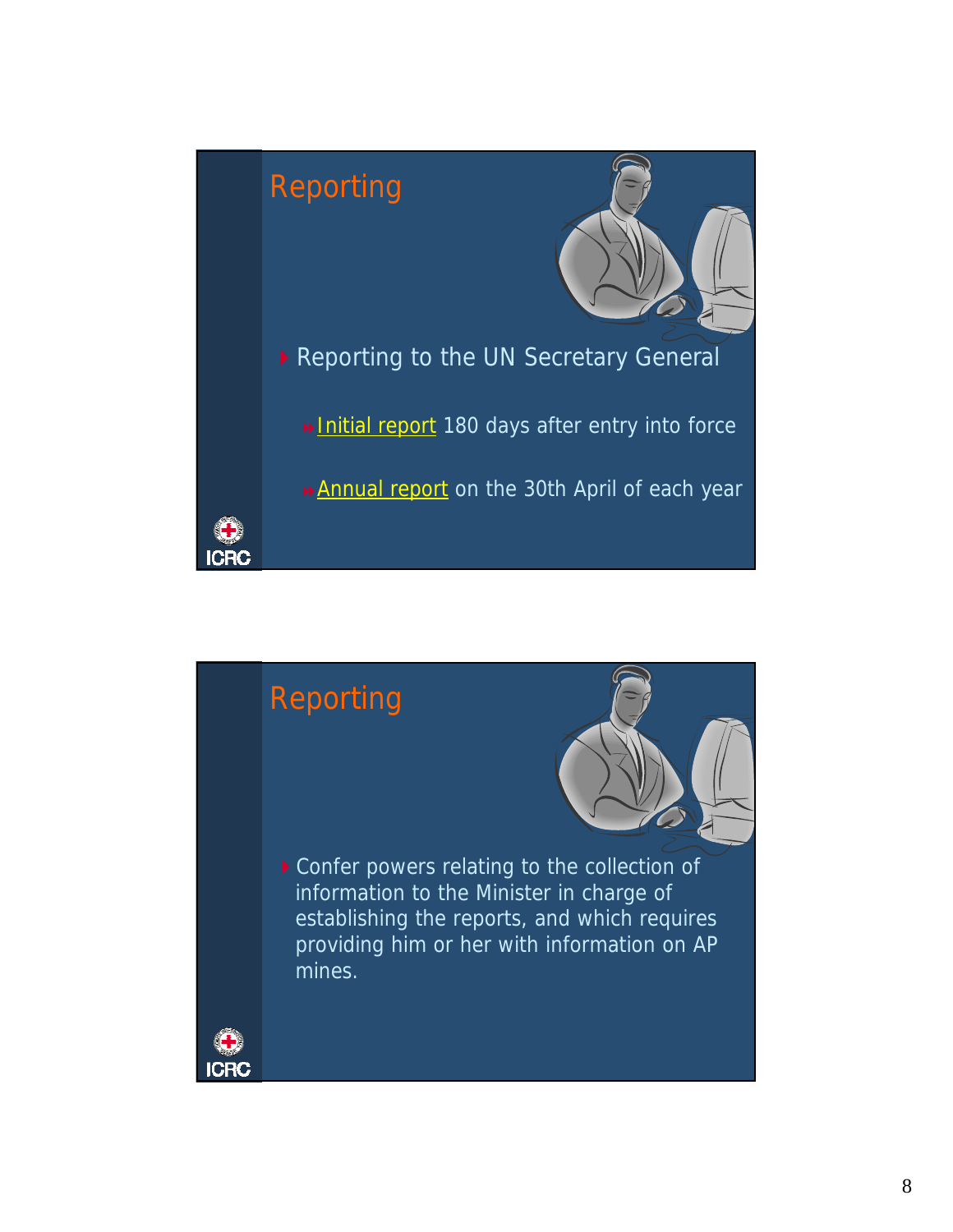

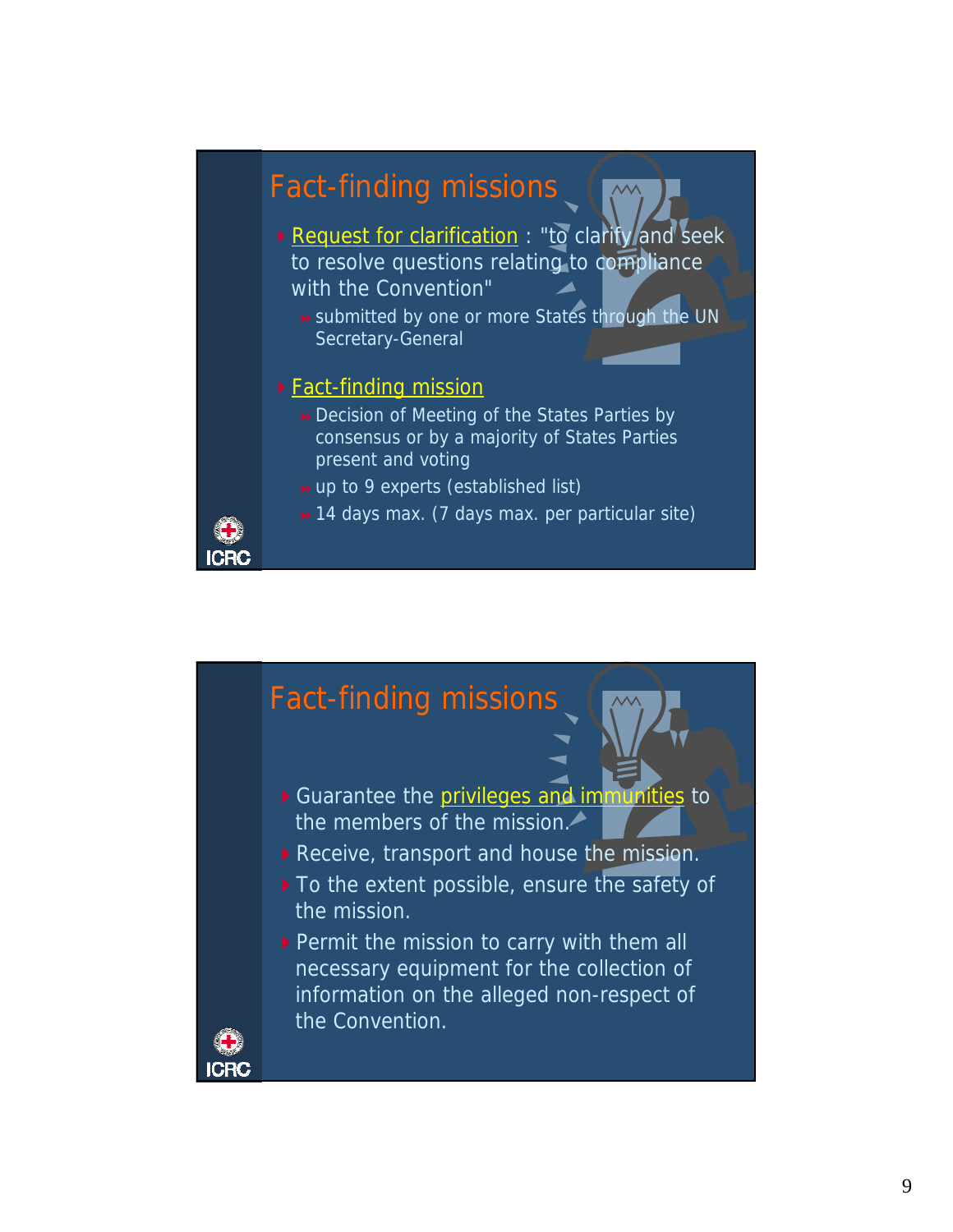

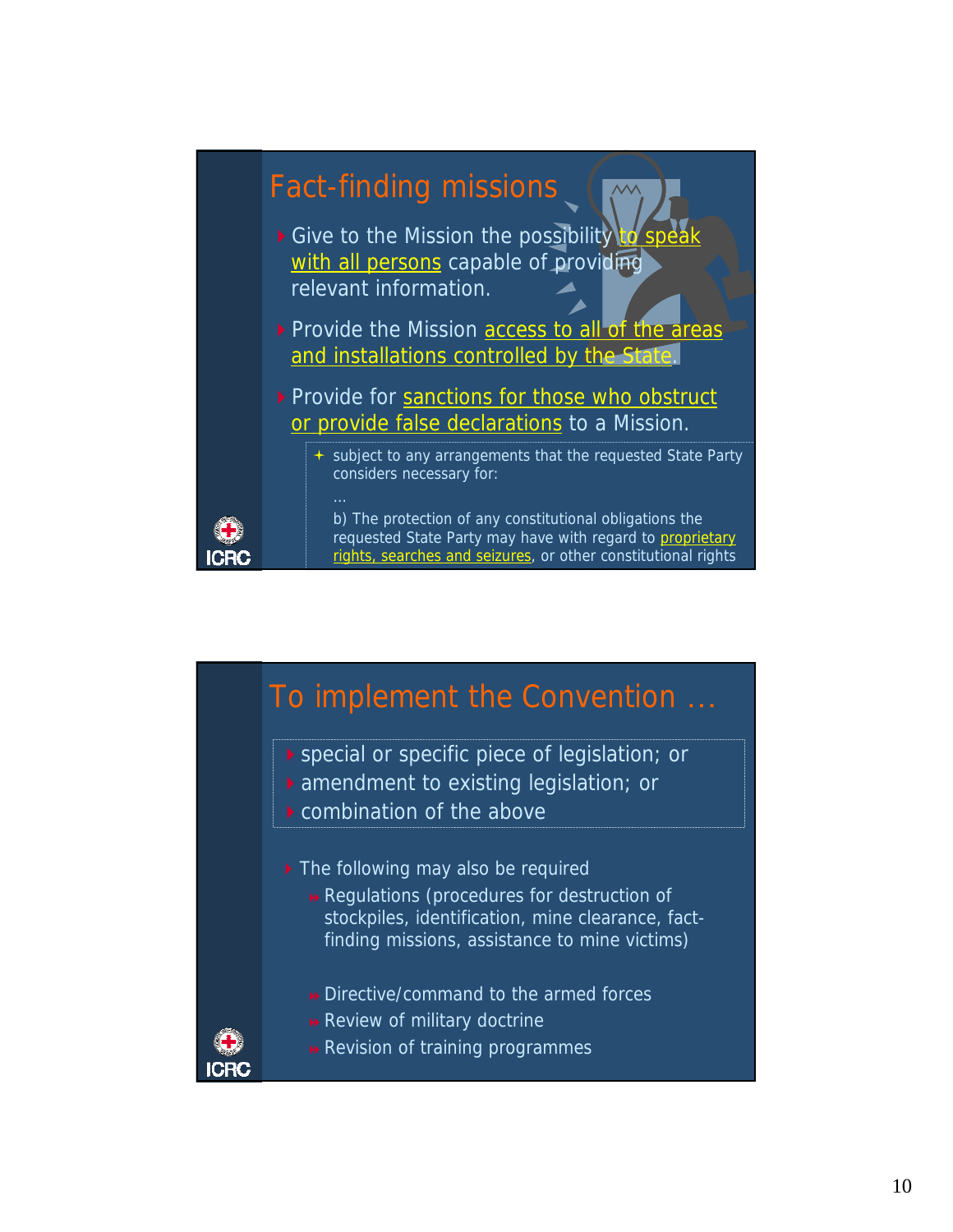

## 59 States Parties report having adopted legislation to implement the Convention (of 156)

#### Albania

Australia **Austria Belarus Belgium** Belize Bosnia and **Herzegovina** Brazil Burkina Faso **Burundi** Cambodia Canada **Chad** Colombia Cook Islands

CRO

Costa Rica **Croatia Cyprus** Czech Rep. **Diibouti** El Salvador **Estonia** France **Germany Guatemala** Honduras **Hungary Iceland** Italy Japan

Jordan Latvia **Liechtenstein Lithuania** Luxembourg Malaysia Mali **Malta Mauritania Mauritius** Monaco New Zealand **Nicaragua** Niger Norway Peru

St. Vincent and the **Grenadines Senegal Seychelles** South Africa **Spain** Sweden **Switzerland** Trinidad & Tobago Turkey United Kingdom Yemen Zambia **Zimbabwe**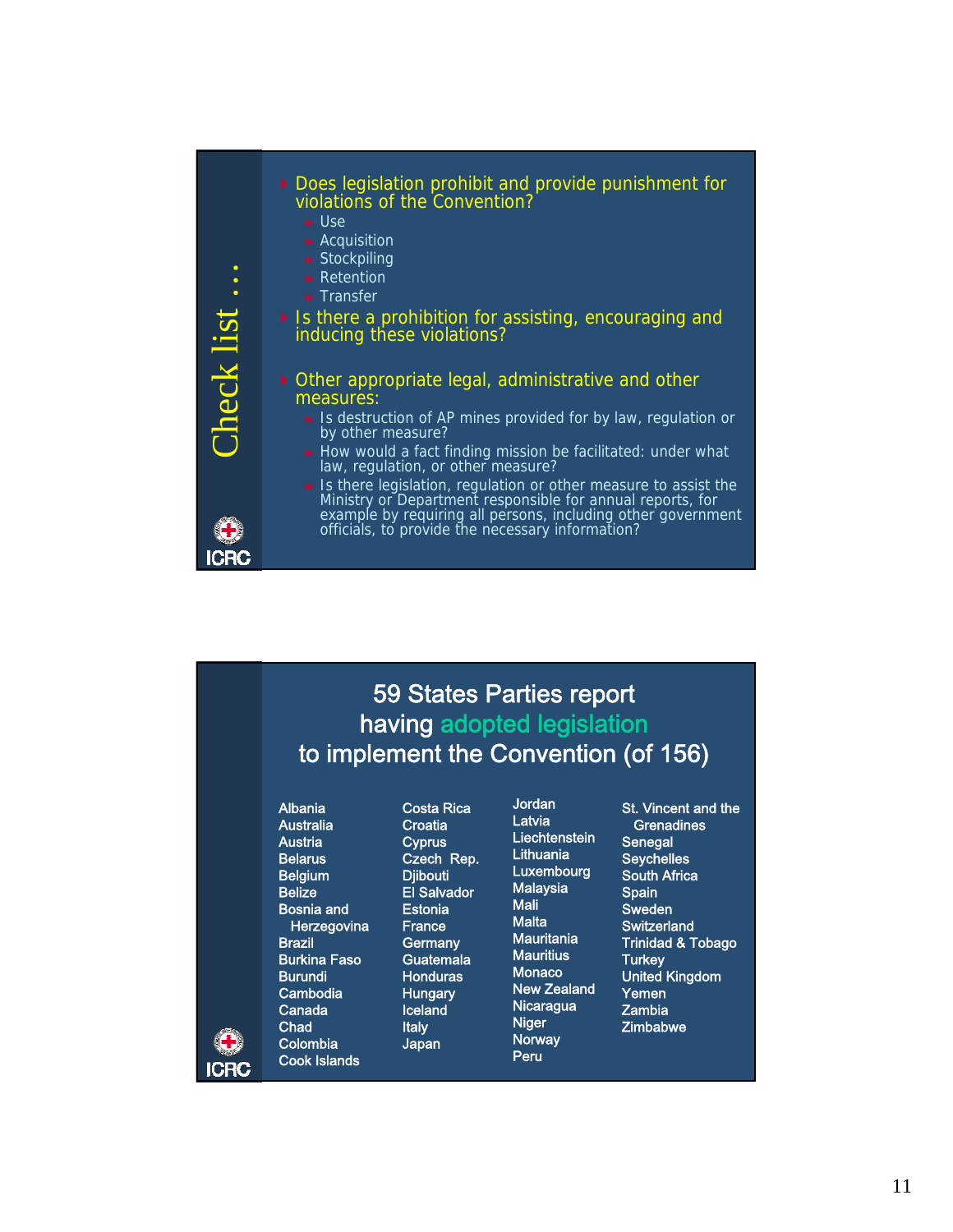## 30 States Parties report considering existing laws to be sufficient to give effect to the Convention

Algeria Andorra Argentina Bulgaria Central African Republic **Denmark Estonia Greece** Guinea-Bissau Holy See Indonesia Ireland Kiribati Lesotho Mexico

Moldova Macedonia Montenegro **Netherlands** Papua New Guinea Portugal Romania Samoa Slovakia Slovenia **Tajikistan** Tanzania Tunisia Ukraine Venezuela

22 States Parties report being in the process of adopting legislation to implement the Convention

Bolivia Brunei Chile D.R. Congo Ecuador Jamaica

Kenya Kuwait **Madagascar** Malawi Mozambique

**Nigeria** Palau Panama **Paraguay Philippines** Rwanda

Saint Lucia Suriname **Thailand** Uganda Vanuatu



CRC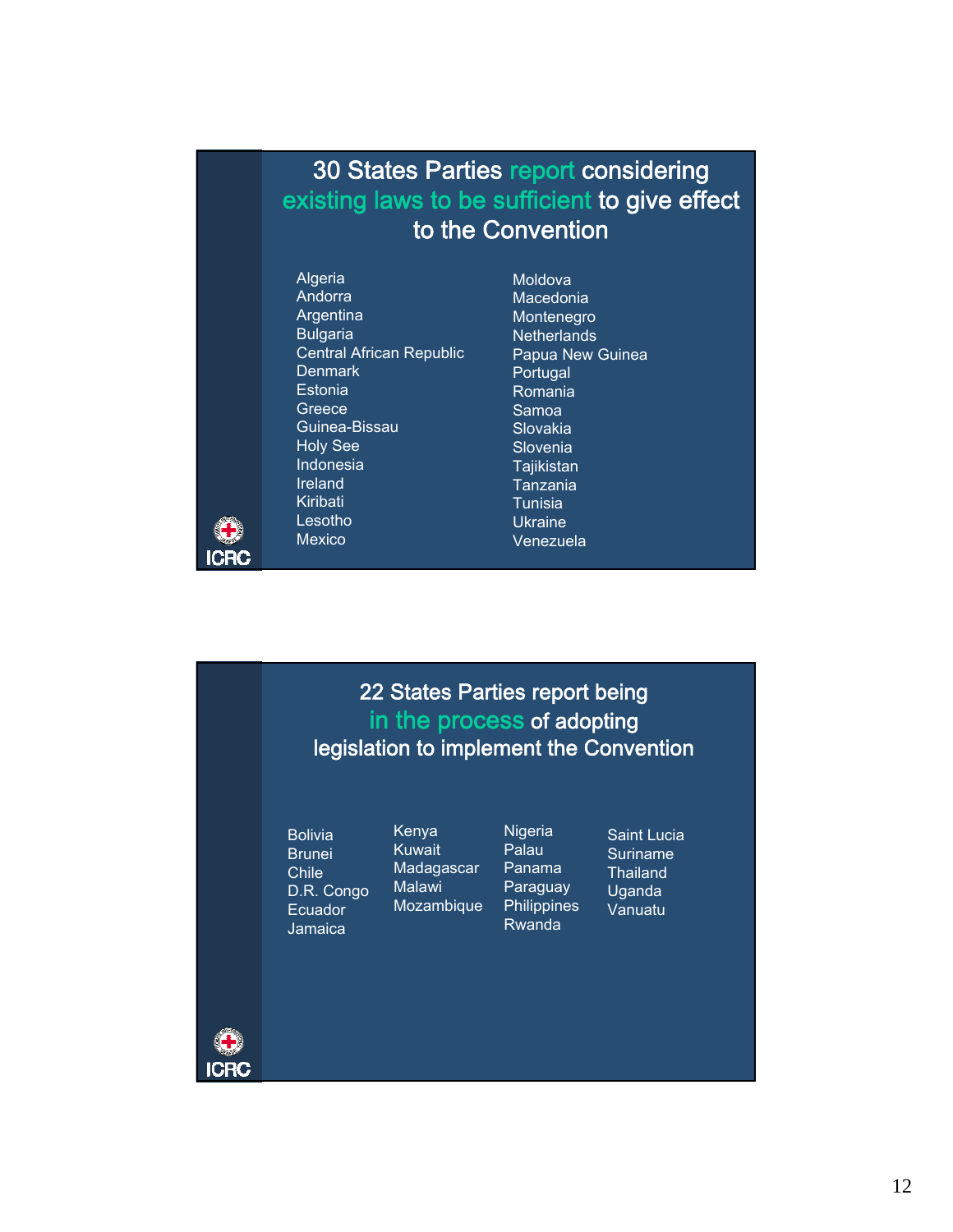## 17 States Parties for which no progress has been reported in implementation

Afghanistan Bangladesh Benin Botswana Cameroon Congo Côte d'Ivoire

**ICRC** 

ICRC

**Gabon** Guinea Namibia Nauru **Sierra** Leone Solomon Islands Swaziland Timor-Leste Togo **Uruguay** 

## 28 States for which there is no information, or the information is unclear

Angola Antigua and **Barbuda** Bahamas Barbados **Bhutan** Cape Verde Comoros **Dominica Dominican Republic Equatorial Guinea** 

**Eritrea Ethiopia** Fiji Gambia **Ghana** Grenada Guyana **Haiti** Iraq Liberia

Maldives Niue **Qatar** Saint Kitts & Nevis San Marino Sao Tome & Principe Sudan **Turkmenistan**